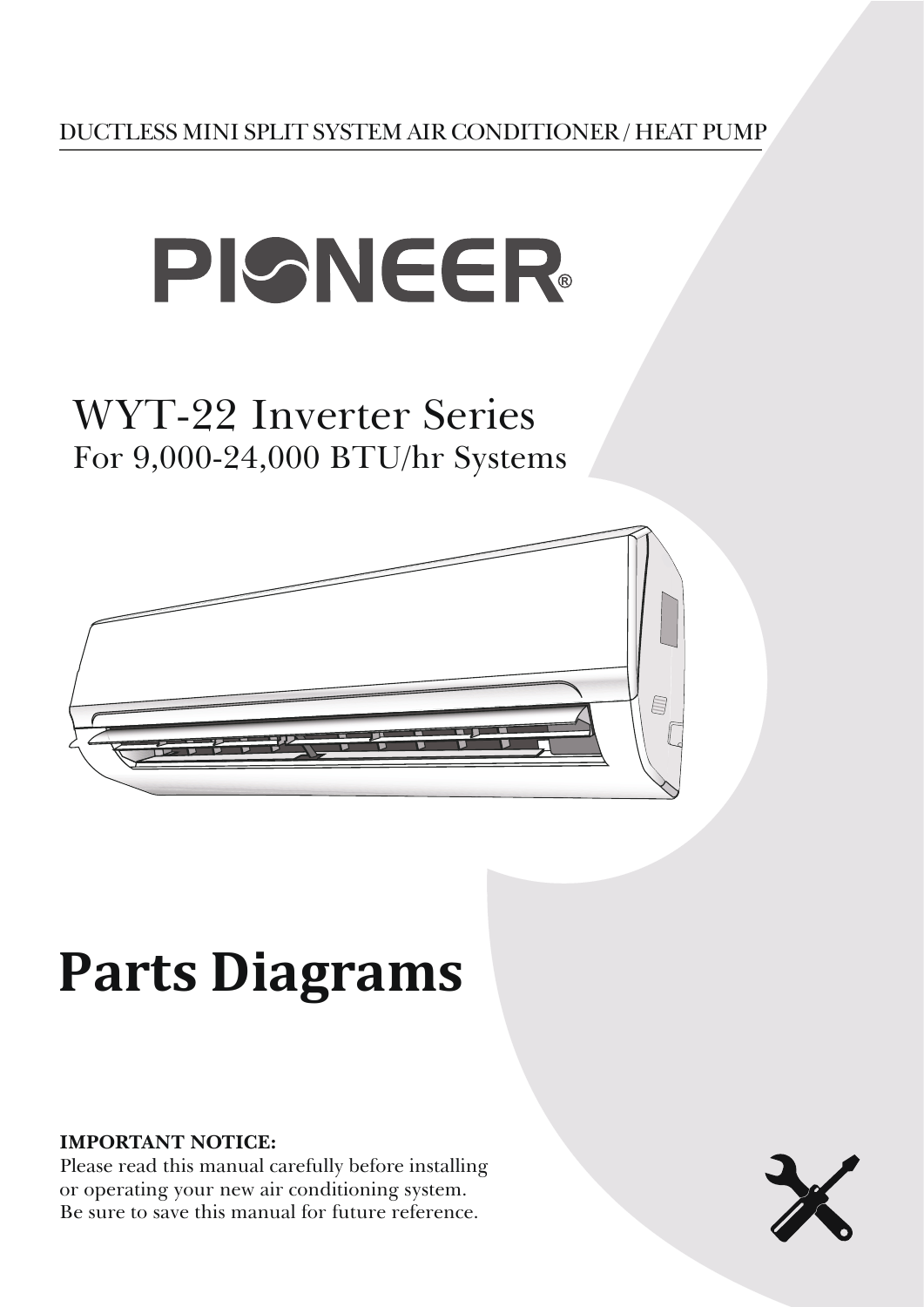#### **WT009ALFI22HLD** (Indoor Unit)



| No.            | Part No.     | <b>Part Name</b>              | Quantity     | <b>Remark</b>          |
|----------------|--------------|-------------------------------|--------------|------------------------|
| 1              | 41211-000079 | <b>Electrical Box Cover</b>   | 1            |                        |
| 3              | 31101-001816 | <b>Main PCB</b>               | 1            |                        |
| 4              | 10104-100014 | <b>Indoor Sensor Assembly</b> | 1            |                        |
| 5              | 42001-000103 | Cable Clamp                   | $\mathbf 1$  |                        |
| $6\phantom{1}$ | 11304-100063 | <b>Terminal</b>               | 1            |                        |
| 8              | 41105-000427 | <b>Electrical Box</b>         | 1            |                        |
| 9              | 22001-000313 | Vane Motor                    | 1            |                        |
| 10             | 29901-000078 | <b>Step Motor</b>             | 1            |                        |
| 11             | 41101-000354 | In And Out Pipe Cover         | 1            |                        |
| 12             | 42009-000011 | Drainage Hose                 | 1            |                        |
| 13             | 41109-000082 | <b>Installation Plate</b>     | 1            |                        |
| 14             | 22001-000409 | <b>Indoor Motor</b>           | 1            |                        |
| 15             | 41108-000153 | Indoor Motor Cover            | $\mathbf{1}$ |                        |
| 16             | 41108-000152 | Air Filter                    | 1            |                        |
| 17             | 92011-008759 | Evaporator                    | 1            |                        |
| 18             | 42004-000190 | Cross Fan                     | 1            |                        |
| 19             | 42007-000009 | <b>Bearing Mount</b>          | 1            |                        |
| 20             | 41101-000251 | <b>Bearing Mount Holder</b>   | 1            |                        |
| 21             | 41199-004851 | <b>Base</b>                   | 1            |                        |
| 22             | 41101-000396 | Step Motor Connect Rod        | 1            |                        |
| 23             | 41101-000347 | <b>Vertical Vane</b>          | 1            |                        |
| 24             | 41106-004133 | Face Frame                    | 1            |                        |
| 25             | 41106-004046 | <b>Front Cover Panel</b>      | 1            |                        |
| 26             | 41103-000499 | Vane                          | 1            |                        |
| 27             | 31102-000282 | Display PCB                   | $\mathbf{1}$ |                        |
| 29             | 41106-004043 | Panel                         | 1            |                        |
| 30             | 22013-003893 | <b>Remote Controller</b>      | 1            |                        |
| 31             | 42001-000014 | Remote Controller supporter   | 1            | Not shown in Explosion |
| 33             | A1102-000005 | Left Foaming                  | 1            | view                   |
| 34             | A1102-000006 | <b>Right Foaming</b>          | 1            |                        |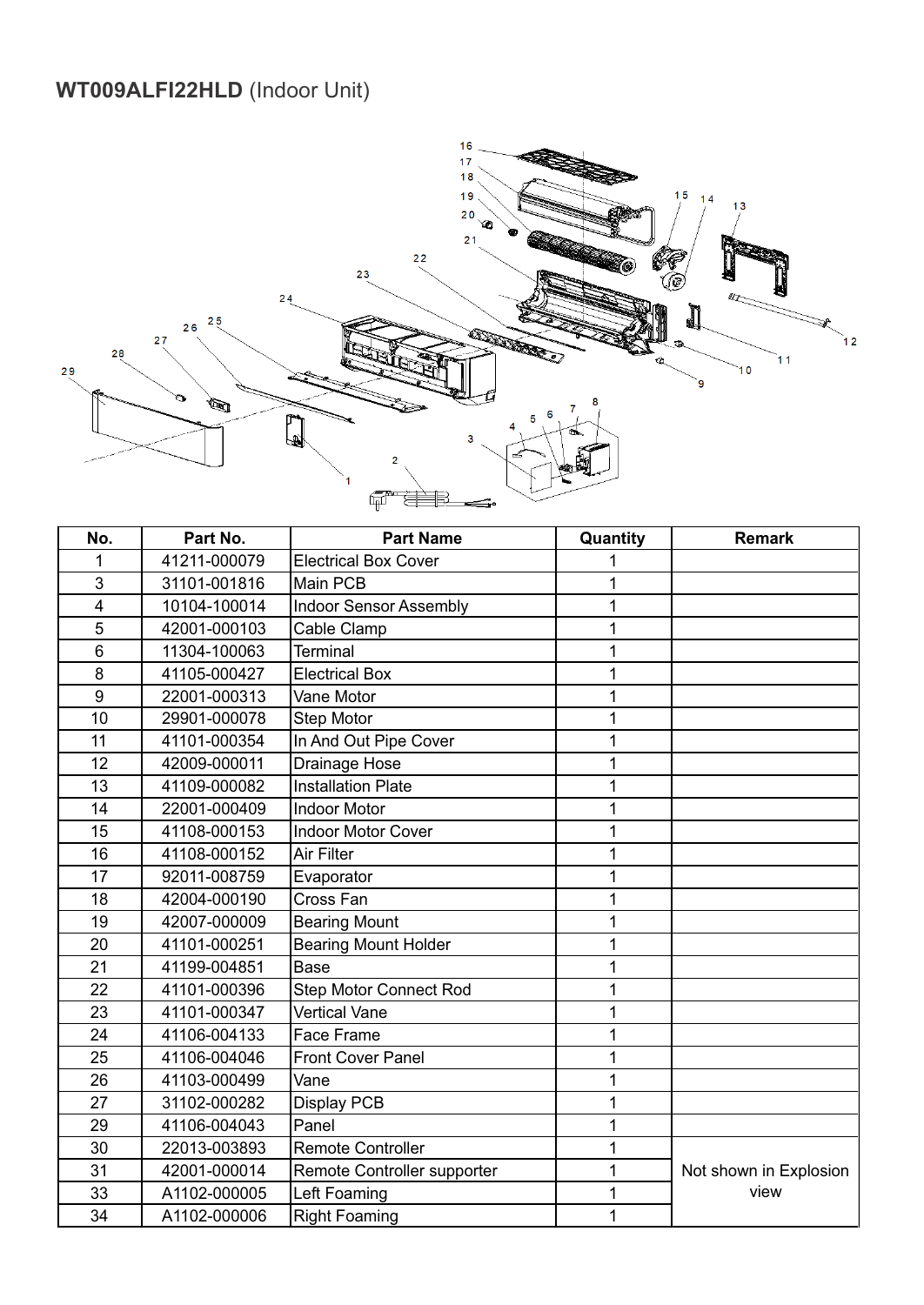## **YN009ALFI22RPD** (Outdoor Unit)



| No.            | Part No.     | <b>Part Name</b>              | Quantity | <b>Remark</b>               |
|----------------|--------------|-------------------------------|----------|-----------------------------|
| 1              | 42011-000185 | Grille                        | 1        | Optional                    |
| $\overline{2}$ | 41207-000040 | <b>Top Cover</b>              | 1        |                             |
| $\overline{3}$ | 92011-008762 | Condenser                     | 1        |                             |
| 4              | 41203-000045 | Outdoor Motor Supporter       | 1        |                             |
| 5              | 22001-000493 | <b>Outdoor Motor</b>          | 1        |                             |
| 6              | 42004-000106 | Propeller Fan                 | 1        |                             |
| $\overline{7}$ | 41205-000131 | Left grille supporter         | 1        |                             |
| 8              | 41206-000059 | <b>Front Plate</b>            | 1        |                             |
| 9              | 42011-000041 | Fan Guard                     | 1        |                             |
| 10             | 92007-009100 | <b>Capillary Assembly</b>     | 1        |                             |
| 11             | 92014-000825 | Compressor                    | 1        |                             |
| 12             | 92008-000318 | 4-way Valve                   | 1        |                             |
| 13             | 92007-016259 | 4-way Valve Assembly          | 1        |                             |
| 14             | 41202-000228 | <b>Base</b>                   | 1        |                             |
| 15             | 92008-000051 | Two-way Valve                 | 1        |                             |
| 16             | 41204-000018 | Valve Supporter               | 1        |                             |
| 17             | 92008-000146 | Three-way Valve               | 1        |                             |
| 18             | 41205-000656 | <b>Right Plate</b>            | 1        |                             |
| 19             | 41299-001511 | <b>Electrical Box Cover</b>   | 1        |                             |
| 20             | 42001-000036 | Cable clamp                   | 1        |                             |
| 21             | 11304-100046 | <b>Terminal</b>               | 1        |                             |
| 22             | 31201-002341 | <b>Outdoor PCB Assembly</b>   | 1        |                             |
| 24             | 41208-000143 | Partition plate               | 1        |                             |
|                |              | Pipe Temp. sensor, Outdoor    |          |                             |
| 25             | 10104-100136 | Temp. sensor, Discharge Temp. | 1        |                             |
|                |              | sensor                        |          |                             |
| 28             | A2005-000536 | Base carton                   |          | Not shown in explosion view |
| 29             | #N/A         | <b>Cabinet Carton</b>         | 1        |                             |
| 30             | A1202-000041 | <b>Base Foaming</b>           | 1        |                             |
| 31             | 41213-000032 | <b>Cover Forming</b>          | 1        |                             |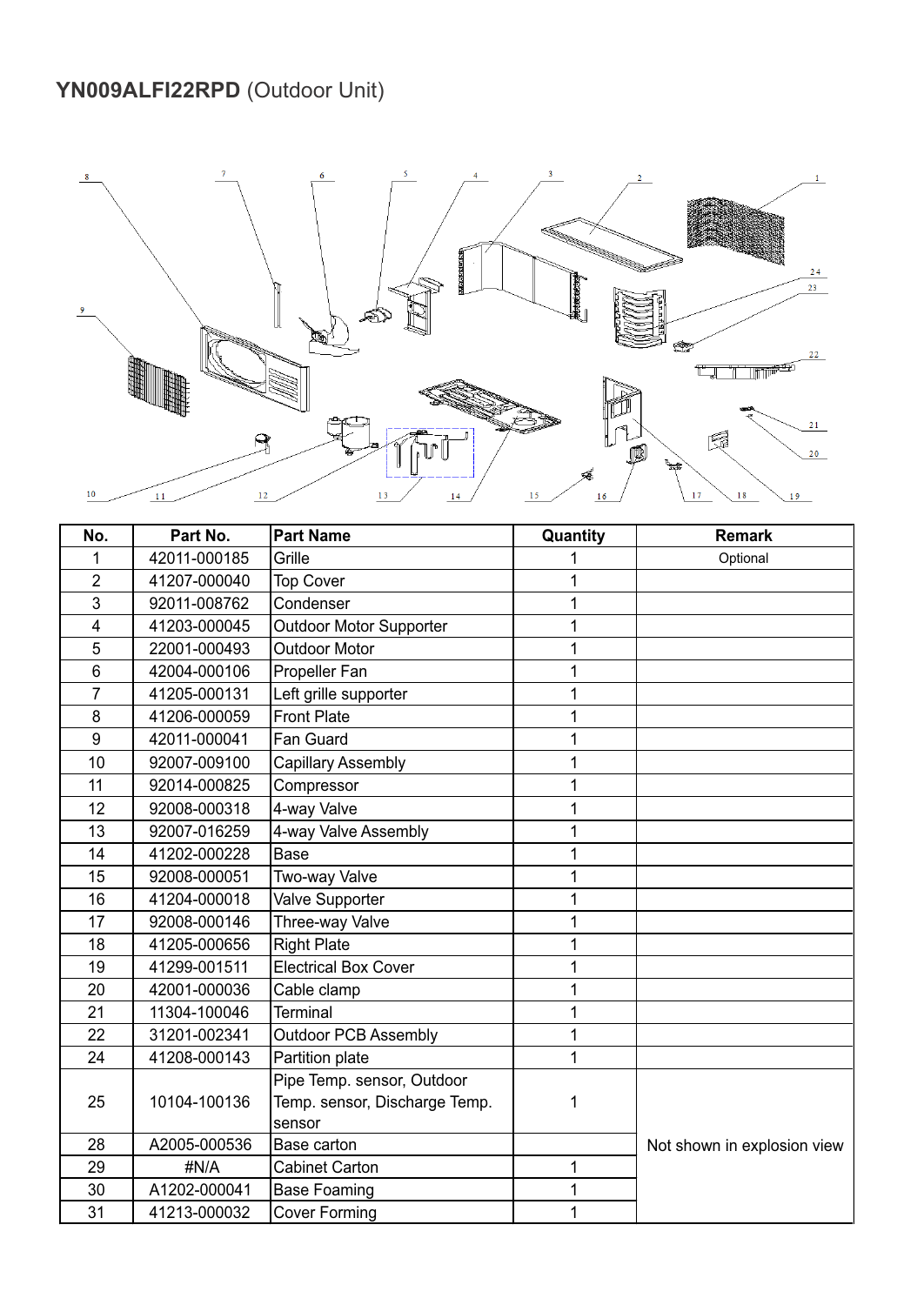#### **WT009GLFI22HLD** (Indoor Unit)



| No. | Part No.     | <b>Part Name</b>              | Quantity | <b>Remark</b>          |
|-----|--------------|-------------------------------|----------|------------------------|
| 1   | 41211-000079 | <b>Electrical Box Cover</b>   |          |                        |
| 3   | 31101-001768 | Main PCB                      | 1        |                        |
| 4   | 10104-100014 | <b>Indoor Sensor Assembly</b> | 1        |                        |
| 5   | 42001-000103 | Cable Clamp                   | 1        |                        |
| 6   | 11304-100063 | <b>Terminal</b>               | 1        |                        |
| 8   | 41105-000427 | <b>Electrical Box</b>         | 1        |                        |
| 9   | 22001-000313 | Vane Motor                    | 1        |                        |
| 10  | 29901-000078 | <b>Step Motor</b>             | 1        |                        |
| 11  | 41101-000354 | In And Out Pipe Cover         | 1        |                        |
| 12  | 42009-000011 | Drainage Hose                 | 1        |                        |
| 13  | 41109-000082 | <b>Installation Plate</b>     | 1        |                        |
| 14  | 22001-000409 | <b>Indoor Motor</b>           | 1        |                        |
| 15  | 41108-000153 | <b>Indoor Motor Cover</b>     | 1        |                        |
| 16  | 41108-000152 | Air Filter                    | 1        |                        |
| 17  | 92011-008759 | Evaporator                    | 1        |                        |
| 18  | 42004-000190 | Cross Fan                     | 1        |                        |
| 19  | 42007-000009 | <b>Bearing Mount</b>          | 1        |                        |
| 20  | 41101-000251 | <b>Bearing Mount Holder</b>   | 1        |                        |
| 21  | 41199-004851 | <b>Base</b>                   | 1        |                        |
| 22  | 41101-000396 | <b>Step Motor Connect Rod</b> | 1        |                        |
| 23  | 41101-000347 | <b>Vertical Vane</b>          | 1        |                        |
| 24  | 41106-004133 | Face Frame                    | 1        |                        |
| 25  | 41106-004046 | Front Cover Panel             | 1        |                        |
| 26  | 41103-000499 | Vane                          | 1        |                        |
| 27  | 31102-000282 | Display PCB                   | 1        |                        |
| 29  | 41106-004043 | Panel                         | 1        |                        |
| 30  | 22013-003893 | <b>Remote Controller</b>      | 1        |                        |
| 31  | 42001-000014 | Remote Controller supporter   | 1        | Not shown in Explosion |
| 33  | A1102-000005 | Left Foaming                  | 1        | view                   |
| 34  | A1102-000006 | <b>Right Foaming</b>          | 1        |                        |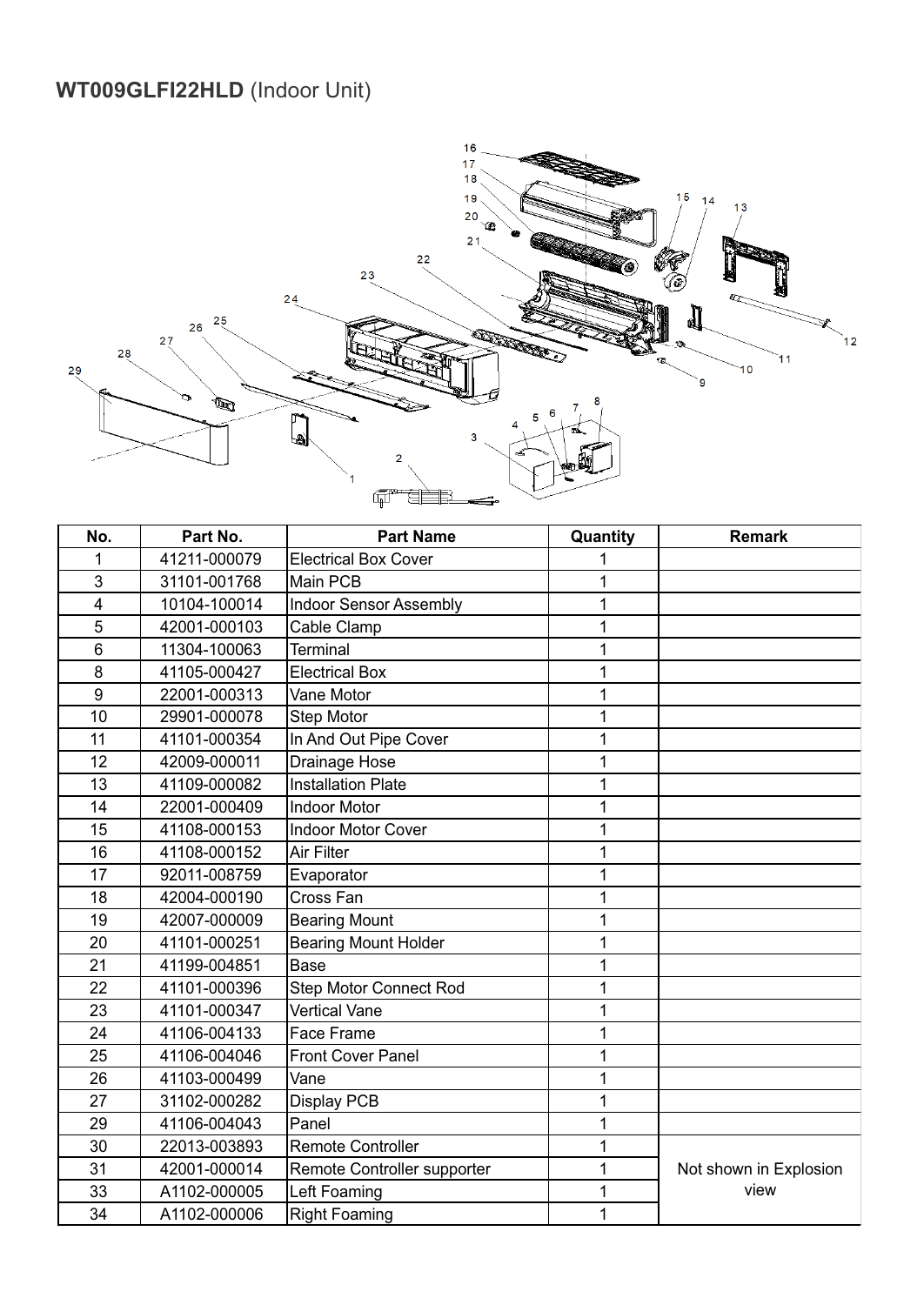#### **YN009GLFI22RPD** (Outdoor Unit)



| No.            | Part No.     | <b>Part Name</b>               | Quantity | <b>Remark</b>               |
|----------------|--------------|--------------------------------|----------|-----------------------------|
| 1              | 42011-000185 | Grille                         |          | Optional                    |
| $\overline{2}$ | 41207-000040 | <b>Top Cover</b>               |          |                             |
| 3              | 92011-008762 | Condenser                      | 1        |                             |
| 4              | 41203-000045 | <b>Outdoor Motor Supporter</b> |          |                             |
| 5              | 22001-000493 | <b>Outdoor Motor</b>           | 1        |                             |
| $6\phantom{1}$ | 42004-000106 | Propeller Fan                  |          |                             |
| 7              | 41205-000131 | Left grille supporter          | 1        |                             |
| 8              | 41206-000059 | <b>Front Plate</b>             | 1        |                             |
| 9              | 42011-000041 | Fan Guard                      | 1        |                             |
| 10             | 92007-009100 | <b>Capillary Assembly</b>      |          |                             |
| 11             | 92014-000825 | Compressor                     |          |                             |
| 13             | 92007-017228 | 4-way Valve Assembly           | 1        |                             |
| 14             | 41202-000228 | <b>Base</b>                    | 1        |                             |
| 15             | 92008-000051 | Two-way Valve                  | 1        |                             |
| 16             | 41204-000018 | Valve Supporter                | 1        |                             |
| 17             | 92008-000146 | Three-way Valve                | 1        |                             |
| 18             | 41205-000091 | <b>Right Plate</b>             | 1        |                             |
| 19             | 41299-001511 | <b>Electrical Box Cover</b>    | 1        |                             |
| 20             | 42001-000036 | Cable clamp                    | 1        |                             |
| 21             | 11304-100045 | Terminal                       | 1        |                             |
| 22             | 31201-002375 | <b>Outdoor PCB Assembly</b>    |          |                             |
| 24             | 41208-000143 | Partition plate                | 1        |                             |
|                |              | Pipe Temp. sensor, Outdoor     |          |                             |
| 25             | 10104-100136 | Temp. sensor, Discharge        | 1        |                             |
|                |              | Temp. sensor                   |          | Not shown in explosion view |
| 28             | A2005-000536 | Base carton                    |          |                             |
| 30             | A1202-000041 | <b>Base Foaming</b>            | 1        |                             |
| 31             | 41213-000032 | <b>Cover Forming</b>           | 1        |                             |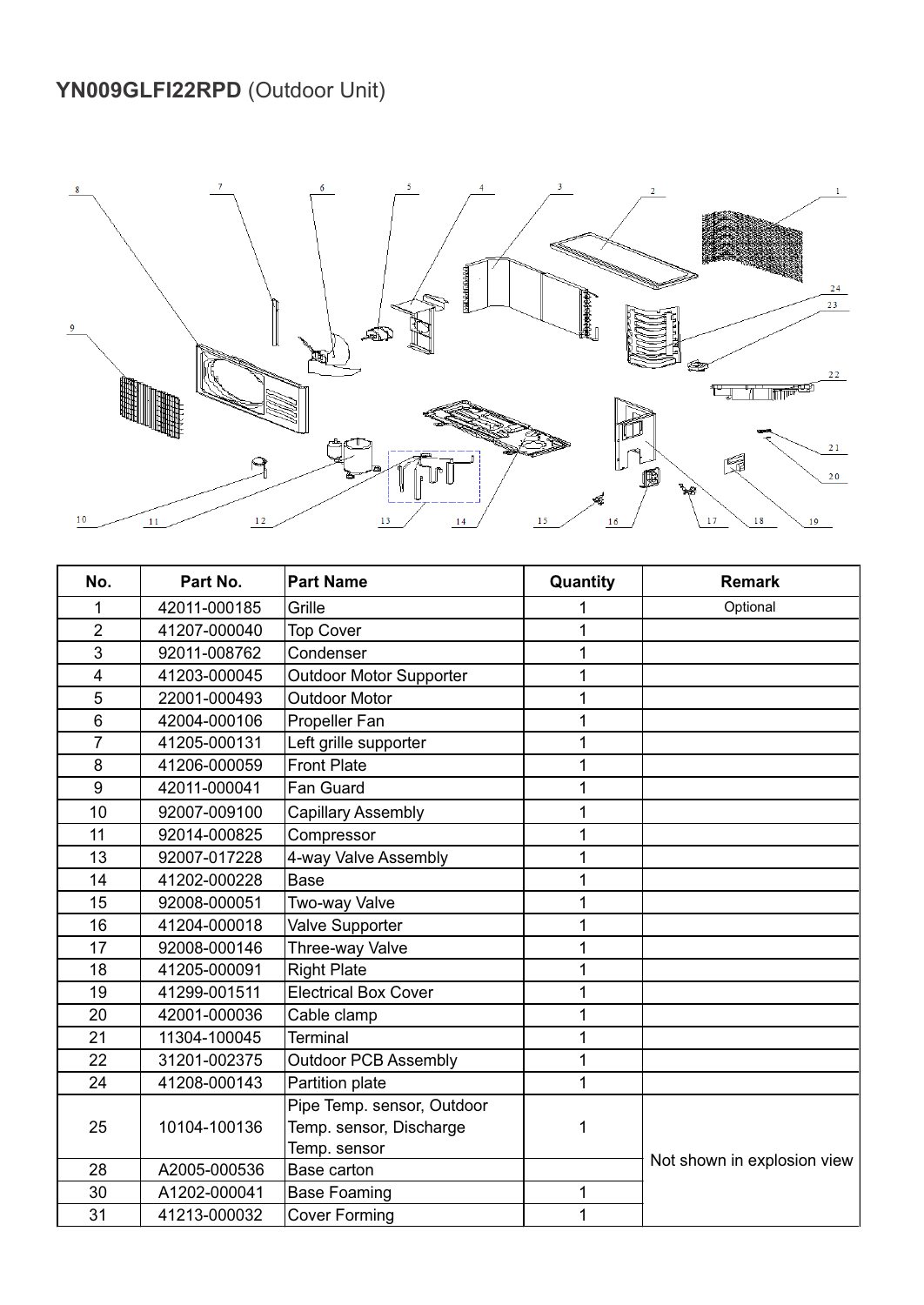#### **WT012ALFI22HLD** (Indoor Unit)



| No.             | Part No.     | <b>Part Name</b>              | Quantity       | <b>Remark</b>               |
|-----------------|--------------|-------------------------------|----------------|-----------------------------|
|                 | 41211-000079 | <b>Electrical Box Cover</b>   |                |                             |
| $\overline{4}$  | 10104-100014 | <b>Indoor Sensor Assembly</b> |                |                             |
| 5               | 42001-000103 | Cable Clamp                   |                |                             |
| $6\phantom{1}6$ | 11304-100063 | <b>Terminal</b>               |                |                             |
| 8               | 41105-000427 | <b>Electrical Box</b>         |                |                             |
| 9               | 22001-000313 | Vane Motor                    |                |                             |
| 10              | 22001-000485 | Step Motor                    |                |                             |
| 11              | 41101-000354 | In And Out Pipe Cover         |                |                             |
| 12              | 42009-000011 | Drainage Hose                 |                |                             |
| 13              | 41109-000082 | <b>Installation Plate</b>     |                |                             |
| 14              | 22001-000409 | <b>Indoor Motor</b>           |                |                             |
| $\overline{15}$ | 41108-000153 | <b>Indoor Motor Cover</b>     |                |                             |
| 16              | 41108-000154 | Air Filter                    | $\overline{2}$ |                             |
| 17              | 92011-008764 | Evaporator                    |                |                             |
| 18              | 42004-000175 | Cross Fan                     |                |                             |
| 19              | 42007-000009 | <b>Bearing Mount</b>          |                |                             |
| 20              | 41101-000251 | <b>Bearing Mount Holder</b>   |                |                             |
| $\overline{21}$ | 41199-004856 | <b>Base</b>                   |                |                             |
| 22              | 41101-000400 | <b>Step Motor Connect Rod</b> |                |                             |
| 23              | 41101-000347 | <b>Vertical Vane Assembly</b> | $\overline{2}$ |                             |
| 24              | 41106-004167 | Face Frame                    |                |                             |
| $\overline{25}$ | 41106-004049 | <b>Front Cover Panel</b>      |                |                             |
| 26              | 41103-000507 | Vane                          |                |                             |
| 27              | 31102-000282 | <b>Display PCB</b>            |                |                             |
| 29              | 41106-004047 | Panel                         |                |                             |
| 30              | 22013-003893 | <b>Remote Controller</b>      |                |                             |
| 34              | A1102-000005 | Left Foaming                  |                | Not shown in Explosion view |
| 35              | A1102-000009 | <b>Right Foaming</b>          |                |                             |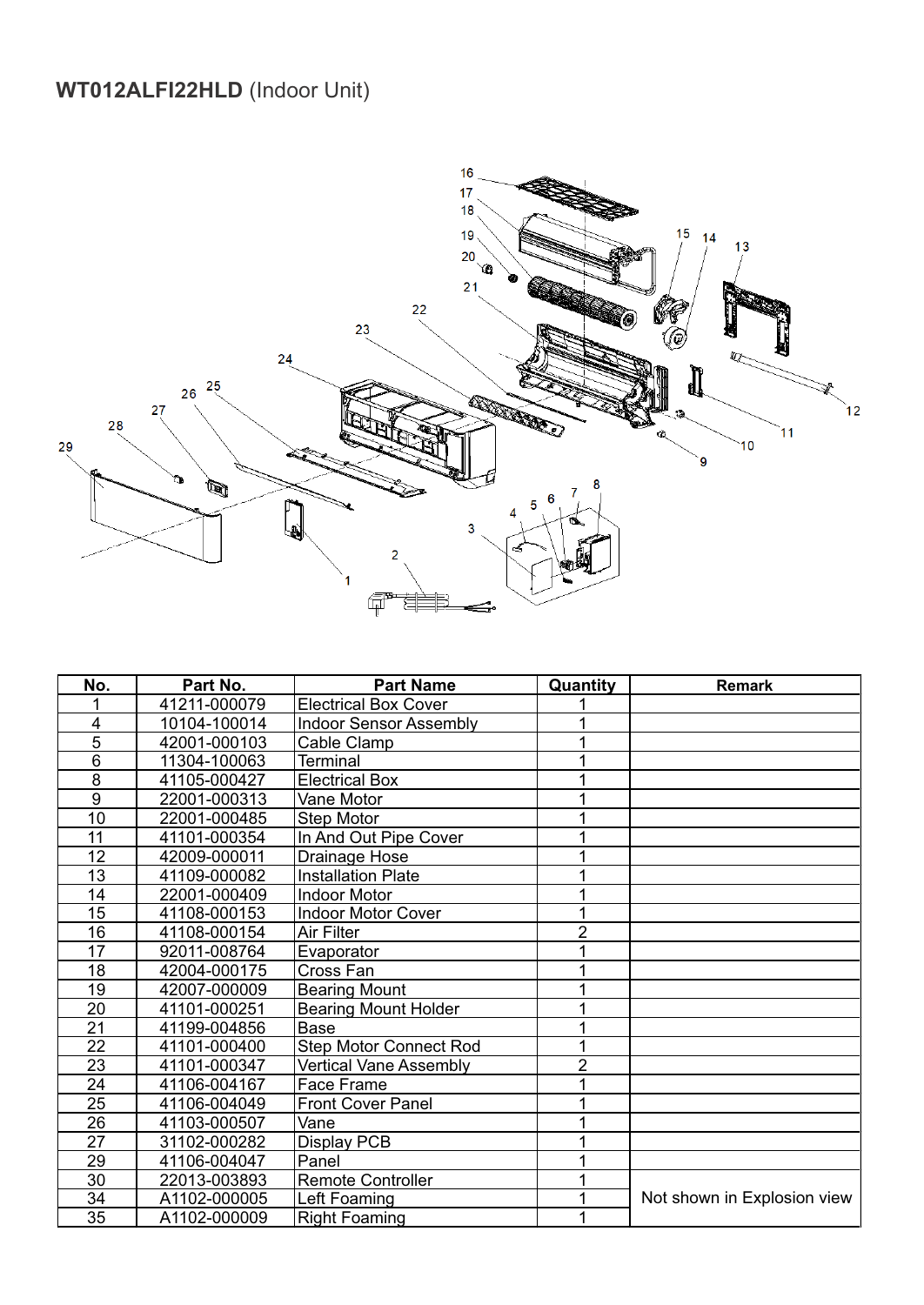## **YN012ALFI22RPD** (Outdoor Unit)



| No.                     | Part No.     | <b>Part Name</b>               | Quantity     | <b>Remark</b>               |
|-------------------------|--------------|--------------------------------|--------------|-----------------------------|
| 1                       | 42011-000185 | Grille                         | 1            | Optional                    |
| $\overline{2}$          | 41207-000040 | <b>Top Cover</b>               | 1            |                             |
| 3                       | 92011-004821 | Condenser                      | 1            |                             |
| $\overline{\mathbf{4}}$ | 41203-000047 | <b>Outdoor Motor Supporter</b> | $\mathbf{1}$ |                             |
| 5                       | 22001-000493 | <b>Outdoor Motor</b>           | 1            |                             |
| 6                       | 42004-000106 | <b>Propeller Fan</b>           | $\mathbf 1$  |                             |
| $\overline{7}$          | 41205-000131 | Left grille supporter          | 1            |                             |
| 8                       | 41206-000059 | <b>Front Plate</b>             | 1            |                             |
| 9                       | 42011-000041 | Fan Guard                      | 1            |                             |
| 10                      | 92007-011169 | <b>Capillary Assembly</b>      | 1            |                             |
| 11                      | 92014-000760 | Compressor                     | 1            |                             |
| 12                      | 92008-000318 | 4-way Valve                    | 1            |                             |
| 13                      | 92007-013319 | 4-way Valve Assembly           | 1            |                             |
| 14                      | 41202-000228 | Base                           | 1            |                             |
| 15                      | 92008-000051 | Two-way Valve                  | 1            |                             |
| 16                      | 41204-000018 | Valve Supporter                | 1            |                             |
| 17                      | 92008-000146 | Three-way Valve                | 1            |                             |
| 18                      | 41205-000656 | <b>Right Plate</b>             | 1            |                             |
| 19                      | 41299-001511 | <b>Electrical Box Cover</b>    | 1            |                             |
| 20                      | 42001-000036 | Cable clamp                    | 1            |                             |
| 21                      | 11304-100046 | <b>Terminal</b>                | 1            |                             |
| 22                      | 31201-002343 | <b>Outdoor PCB Assembly</b>    | 1            |                             |
| 24                      | 41208-000143 | Partition plate                | $\mathbf{1}$ |                             |
| 25                      | 10104-100136 | Pipe Temp. sensor, Outdoor     | 1            |                             |
|                         |              | Temp. sensor, Discharge        |              |                             |
| 28                      | A2005-000536 | Base carton                    |              | Not shown in explosion view |
| 30                      | A1202-000041 | <b>Base Foaming</b>            | 1            |                             |
| 31                      | 41213-000032 | Cover Forming                  | 1            |                             |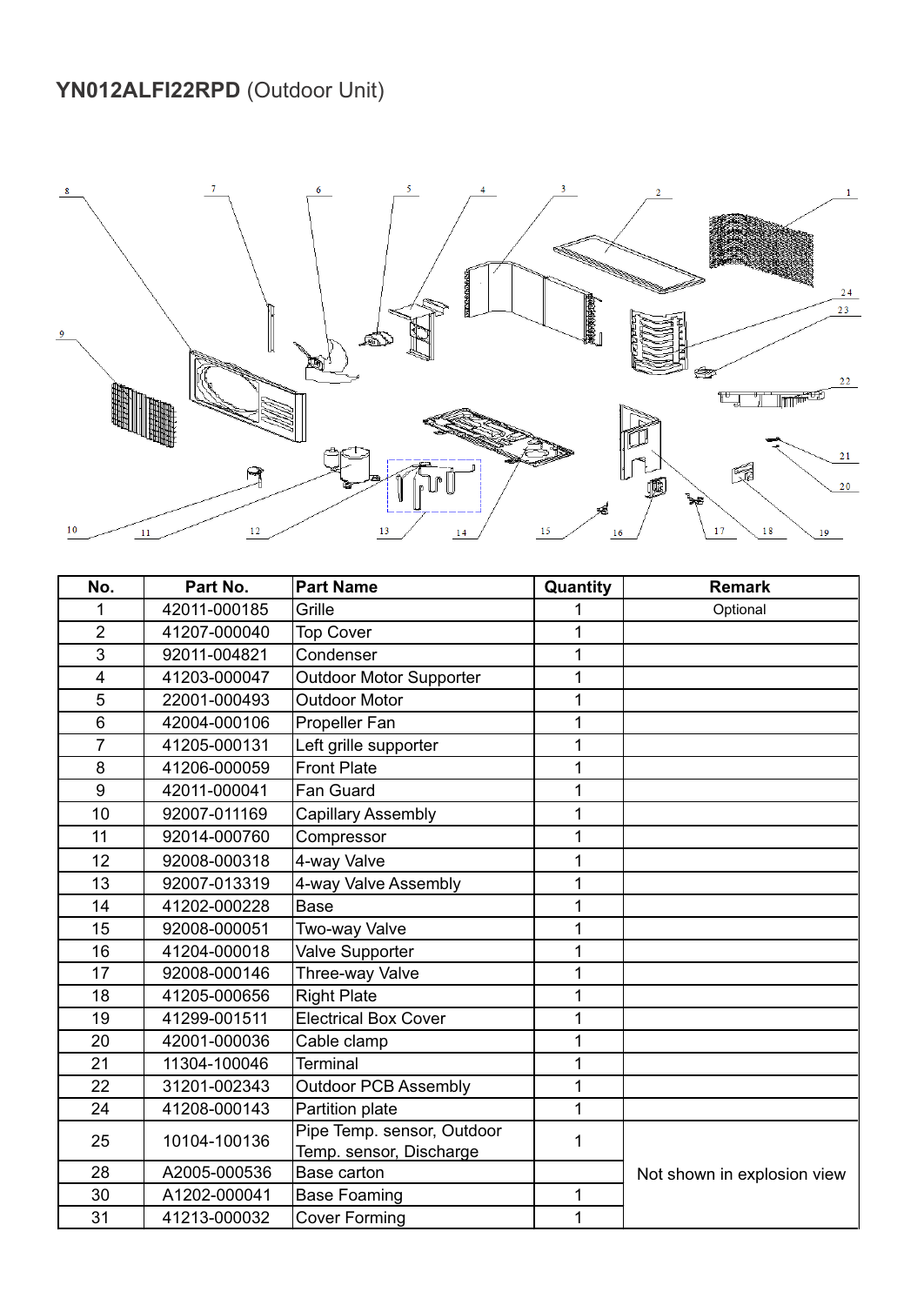#### **WT012GLFI22HLD** (Indoor Unit)



| No.             | Part No.     | <b>Part Name</b>              | Quantity       | <b>Remark</b>               |
|-----------------|--------------|-------------------------------|----------------|-----------------------------|
|                 | 41211-000079 | <b>Electrical Box Cover</b>   |                |                             |
| 3               | 31101-001797 | Main PCB                      |                |                             |
| 4               | 10104-100014 | <b>Indoor Sensor Assembly</b> |                |                             |
| 5               | 42001-000103 | Cable Clamp                   |                |                             |
| $6\phantom{1}6$ | 11304-100063 | Terminal                      |                |                             |
| 8               | 41105-000427 | <b>Electrical Box</b>         |                |                             |
| 9               | 22001-000313 | Vane Motor                    |                |                             |
| 10              | 22001-000485 | Step Motor                    |                |                             |
| $\overline{11}$ | 41101-000354 | In And Out Pipe Cover         |                |                             |
| 12              | 42009-000011 | Drainage Hose                 |                |                             |
| 13              | 41109-000082 | <b>Installation Plate</b>     |                |                             |
| 14              | 22001-000409 | <b>Indoor Motor</b>           |                |                             |
| 15              | 41108-000153 | Indoor Motor Cover            |                |                             |
| 16              | 41108-000154 | Air Filter                    | $\overline{2}$ |                             |
| 17              | 92011-008764 | Evaporator                    |                |                             |
| 18              | 42004-000175 | Cross Fan                     |                |                             |
| 19              | 42007-000009 | <b>Bearing Mount</b>          |                |                             |
| 20              | 41101-000251 | <b>Bearing Mount Holder</b>   |                |                             |
| $\overline{21}$ | 41199-004856 | <b>Base</b>                   |                |                             |
| $\overline{22}$ | 41101-000400 | <b>Step Motor Connect Rod</b> |                |                             |
| $\overline{23}$ | 41101-000347 | <b>Vertical Vane Assembly</b> | $\overline{2}$ |                             |
| $\overline{24}$ | 41106-004167 | Face Frame                    |                |                             |
| 25              | 41106-004049 | <b>Front Cover Panel</b>      |                |                             |
| $\overline{26}$ | 41103-000507 | Vane                          |                |                             |
| 27              | 31102-000282 | Display PCB                   |                |                             |
| 29              | 41106-004047 | Panel                         |                |                             |
| $\overline{30}$ | 22013-003893 | <b>Remote Controller</b>      |                |                             |
| $\overline{34}$ | A1102-000005 | Left Foaming                  |                | Not shown in Explosion view |
| 35              | A1102-000009 | <b>Right Foaming</b>          |                |                             |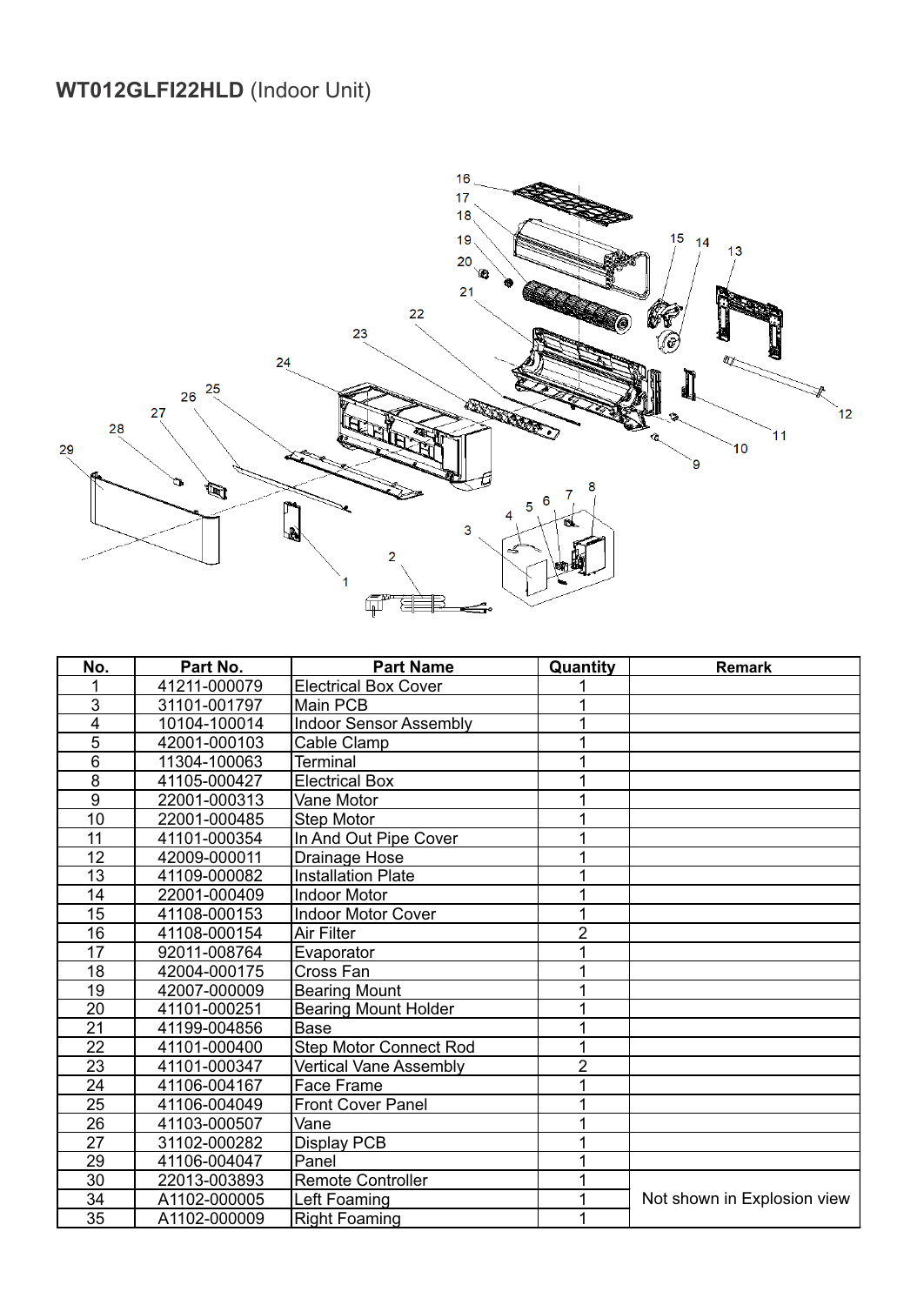## **YN012GLFI22RPD** (Outdoor Unit)



| No.            | Part No.     | <b>Part Name</b>               | Quantity | <b>Remark</b>               |
|----------------|--------------|--------------------------------|----------|-----------------------------|
|                | 42011-000185 | Grille                         |          | Optional                    |
| $\overline{2}$ | 41207-000040 | <b>Top Cover</b>               | 1        |                             |
| 3              | 92011-004821 | Condenser                      | 1        |                             |
| $\overline{4}$ | 41203-000047 | <b>Outdoor Motor Supporter</b> | 1        |                             |
| 5              | 22001-000493 | <b>Outdoor Motor</b>           | 1        |                             |
| 6              | 42004-000106 | Propeller Fan                  | 1        |                             |
| $\overline{7}$ | 41205-000131 | Left grille supporter          | 1        |                             |
| 8              | 41206-000059 | <b>Front Plate</b>             | 1        |                             |
| 9              | 42011-000041 | Fan Guard                      | 1        |                             |
| 10             | 92007-011169 | <b>Capillary Assembly</b>      | 1        |                             |
| 11             | 92014-000760 | Compressor                     | 1        |                             |
| 12             | 92008-000289 | 4-way Valve                    | 1        |                             |
| 13             | 92007-014601 | 4-way Valve Assembly           | 1        |                             |
| 14             | 41202-000228 | <b>Base</b>                    | 1        |                             |
| 15             | 92008-000051 | Two-way Valve                  | 1        |                             |
| 16             | 41204-000018 | Valve Supporter                | 1        |                             |
| 17             | 92008-000146 | Three-way Valve                | 1        |                             |
| 18             | 41205-000091 | <b>Right Plate</b>             | 1        |                             |
| 19             | 41299-001511 | <b>Electrical Box Cover</b>    | 1        |                             |
| 20             | 42001-000036 | Cable clamp                    | 1        |                             |
| 21             | 11304-100045 | <b>Terminal</b>                | 1        |                             |
| 22             | 31201-002373 | <b>Outdoor PCB Assembly</b>    | 1        |                             |
| 24             | 41208-000143 | Partition plate                | 1        |                             |
| 25             | 10104-100136 | Pipe Temp. sensor, Outdoor     | 1        |                             |
|                |              | Temp. sensor, Discharge        |          |                             |
| 28             | A2005-000536 | Base carton                    |          | Not shown in explosion view |
| 30             | A1202-000041 | <b>Base Foaming</b>            | 1        |                             |
| 31             | 41213-000032 | <b>Cover Forming</b>           | 1        |                             |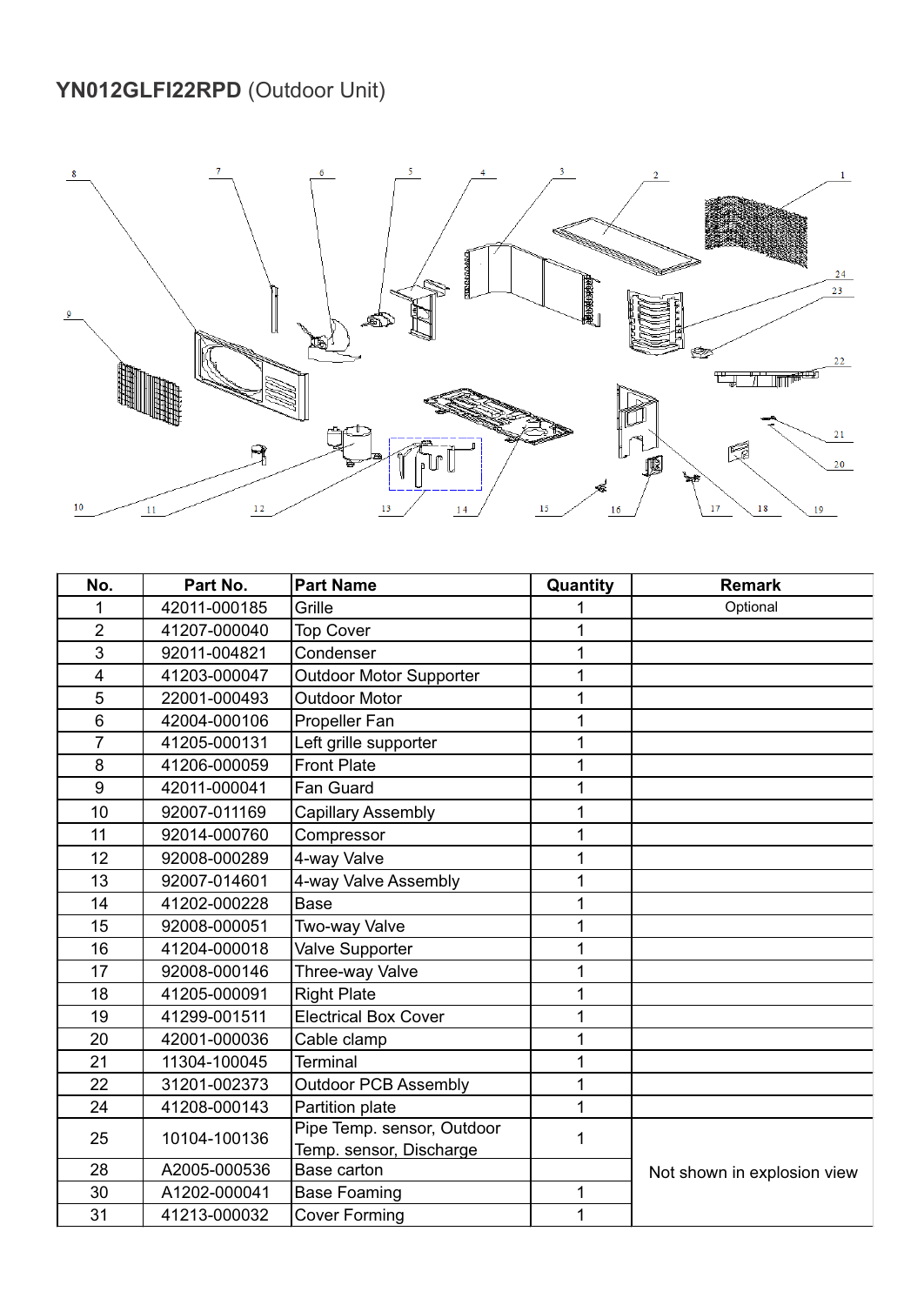#### **WT018GLFI22HLD** (Indoor Unit)



| No.                     | Part No.     | <b>Part Name</b>              | Quantity       | <b>Remark</b>               |
|-------------------------|--------------|-------------------------------|----------------|-----------------------------|
| 1                       | 41211-000079 | <b>Electrical Box Cover</b>   | 1              |                             |
| $\overline{2}$          | 31101-001775 | <b>Main PCB</b>               | 1              |                             |
| 3                       | 10104-100014 | <b>Indoor Sensor Assembly</b> | 1              |                             |
| $\overline{\mathbf{4}}$ | 42001-000103 | Cable Clamp                   | 1              |                             |
| 5                       | 11304-100063 | Terminal                      | 1              |                             |
| $\overline{7}$          | 41105-000427 | <b>Electrical Box</b>         | 1              |                             |
| 8                       | 22001-000360 | Vane Motor                    | 1              |                             |
| 9                       | 29901-000078 | <b>Step Motor</b>             | 1              |                             |
| 10                      | 41101-000240 | In And Out Pipe Cover         | 1              |                             |
| 11                      | 42009-000011 | Drainage Hose                 | 1              |                             |
| 12                      | 41109-000037 | <b>Installation Plate</b>     | 1              |                             |
| 13                      | 22001-000240 | <b>Indoor Motor</b>           | 1              |                             |
| 14                      | 41108-000009 | <b>Indoor Motor Cover</b>     | 1              |                             |
| 15                      | 42008-000175 | <b>Air Filter</b>             | $\overline{2}$ |                             |
| 16                      | 92011-008753 | Evaporator                    | 1              |                             |
| 17                      | 42004-000213 | Cross Fan                     | 1              |                             |
| 18                      | 42007-000009 | <b>Bearing Mount</b>          | 1              |                             |
| 19                      | 41101-000251 | <b>Bearing Mount Holder</b>   | 1              |                             |
| 20                      | 41102-000557 | <b>Base</b>                   | 1              |                             |
| 21                      | 41101-000373 | <b>Step Motor Connect Rod</b> | 1              |                             |
| 23                      | 41106-003991 | <b>Face Frame Assembly</b>    | 1              |                             |
| 24                      | 41101-000388 | Front shroud                  | 1              |                             |
| 25                      | 41103-000496 | Vane                          | 1              |                             |
| 26                      | 32099-006472 | Display PCB                   | 1              |                             |
| 28                      | 41106-003990 | Panel                         | 1              |                             |
| 29                      | 22013-003893 | <b>Remote Controller</b>      | 1              |                             |
| 32                      | A1102-000003 | Left Foaming                  | 1              | Not shown in Explosion view |
| 33                      | A1102-000004 | <b>Right Foaming</b>          | 1              |                             |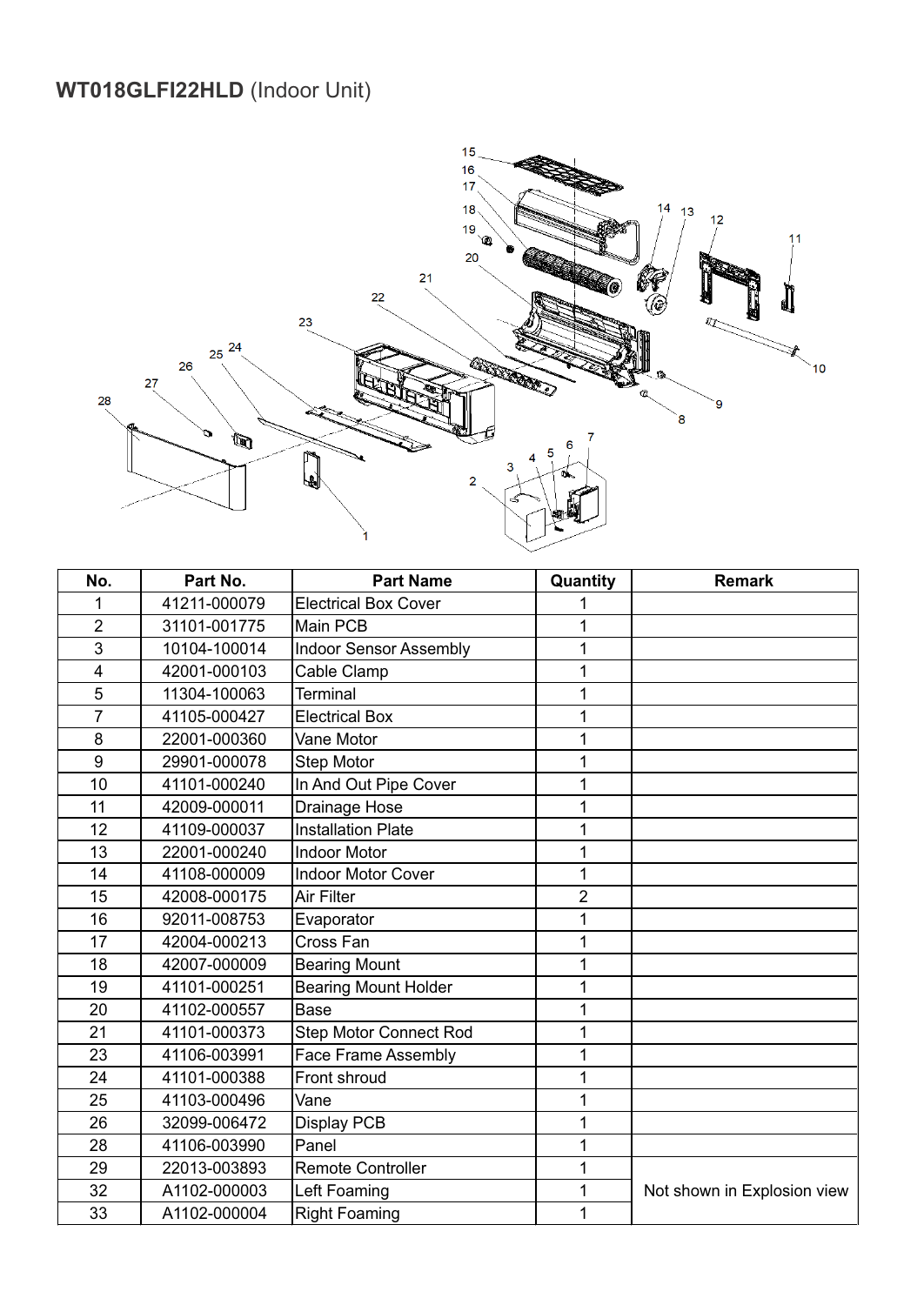#### **YN018GLFI22RPD** (Outdoor Unit)



| No.                     | Part No.     | <b>Part Name</b>               | Quantity     | <b>Remark</b>               |
|-------------------------|--------------|--------------------------------|--------------|-----------------------------|
| 1                       | 42011-000187 | Grille                         |              | Optional                    |
| $\overline{2}$          | 41207-000028 | <b>Top Cover</b>               | 1            |                             |
| 3                       | 92011-008829 | Condenser                      | 1            |                             |
| $\overline{\mathbf{4}}$ | 41203-000032 | <b>Outdoor Motor Supporter</b> | 1            |                             |
| 5                       | 22001-000147 | <b>Outdoor Motor</b>           | 1            |                             |
| 6                       | 42004-000105 | Propeller Fan                  | 1            |                             |
| $\overline{7}$          | 41205-000135 | Left grille supporter          | 1            |                             |
| 8                       | 41206-000058 | <b>Front Plate</b>             | 1            |                             |
| 9                       | 42011-000039 | Fan Guard                      | 1            |                             |
| 10                      | 92007-010561 | <b>Capillary Assembly</b>      | 1            |                             |
| 11                      | 92014-000804 | Compressor                     | $\mathbf{1}$ |                             |
| 12                      | 92008-000244 | 4-way Valve                    | 1            |                             |
| 13                      | 92007-010836 | 4-way Valve Assembly           | 1            |                             |
| 14                      | 41202-000408 | Base                           | 1            |                             |
| 15                      | 92008-000051 | Two-way Valve                  | 1            |                             |
| 16                      | 41204-000018 | Valve Supporter                | 1            |                             |
| 17                      | 92008-000141 | Three-way Valve                | 1            |                             |
| 18                      | 41205-000088 | <b>Right Plate</b>             | 1            |                             |
| 19                      | 41201-000044 | <b>Electrical Box Cover</b>    | 1            |                             |
| 20                      | 42001-000036 | Cable clamp                    | 1            |                             |
| 21                      | 11304-100045 | <b>Terminal</b>                | 1            |                             |
| 22                      | 31201-002347 | <b>Outdoor PCB Assembly</b>    | 1            |                             |
| 24                      | 41208-000153 | Partition plate                | 1            |                             |
|                         |              | Pipe Temp. sensor, Outdoor     |              |                             |
| 25                      | 10104-100145 | Temp. sensor, Discharge Temp.  | 1            |                             |
|                         |              | sensor                         |              |                             |
| 27                      | 22004-000010 | Heater                         | 1            | Not shown in explosion view |
| 28                      | A1201-010791 | Base carton                    | 1            |                             |
| 30                      | A1202-000030 | <b>Base Foaming</b>            | 1            |                             |
| 31                      | 41110-000204 | <b>Cover Forming</b>           | 1            |                             |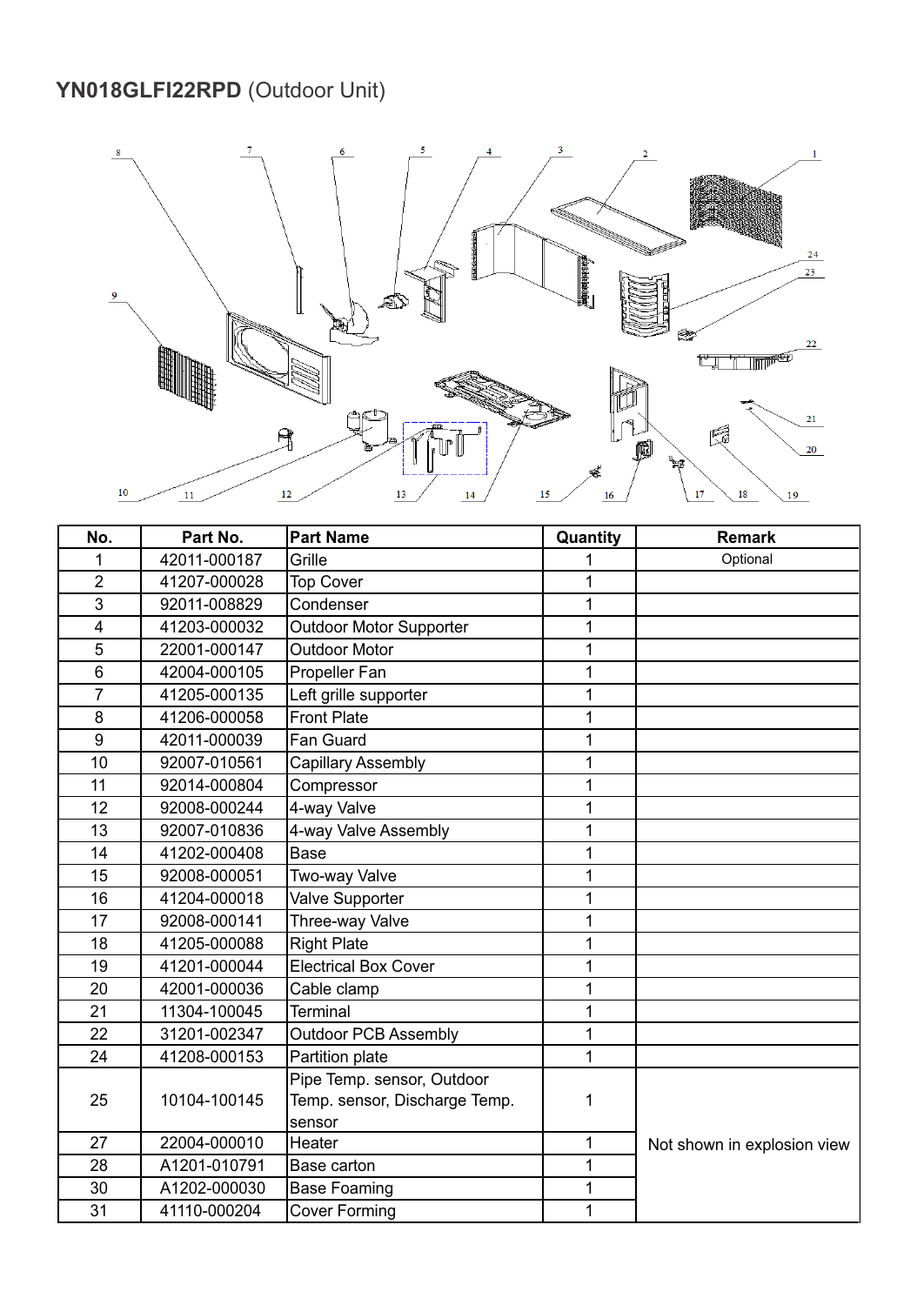#### **WT024GLFI22HLD** (Indoor Unit)



| No.                     | Part No.     | <b>Part Name</b>              | Quantity       | <b>Remark</b>               |
|-------------------------|--------------|-------------------------------|----------------|-----------------------------|
| 1                       | 41211-000079 | <b>Electrical Box Cover</b>   | 1              |                             |
| $\overline{2}$          | 31101-001759 | Main PCB                      | 1              |                             |
| 3                       | 10104-100014 | <b>Indoor Sensor Assembly</b> | 1              |                             |
| $\overline{\mathbf{4}}$ | 42001-000103 | Cable Clamp                   | 1              |                             |
| 5                       | 11304-100063 | Terminal                      | 1              |                             |
| $\overline{7}$          | 41105-000427 | <b>Electrical Box</b>         | 1              |                             |
| 8                       | 22001-000360 | Vane Motor                    | 1              |                             |
| 9                       | 29901-000078 | <b>Step Motor</b>             | 1              |                             |
| 10                      | 41101-000240 | In And Out Pipe Cover         | 1              |                             |
| 11                      | 42009-000011 | Drainage Hose                 | 1              |                             |
| 12                      | 41109-000037 | <b>Installation Plate</b>     | 1              |                             |
| 13                      | 22001-000240 | <b>Indoor Motor</b>           | 1              |                             |
| 14                      | 41108-000009 | <b>Indoor Motor Cover</b>     | 1              |                             |
| 15                      | 42008-000175 | Air Filter                    | $\overline{2}$ |                             |
| 16                      | 92011-008756 | Evaporator                    | 1              |                             |
| 17                      | 42004-000213 | Cross Fan                     | 1              |                             |
| 18                      | 42007-000009 | <b>Bearing Mount</b>          | 1              |                             |
| 19                      | 41101-000251 | <b>Bearing Mount Holder</b>   | 1              |                             |
| 20                      | 41102-000557 | <b>Base</b>                   | 1              |                             |
| 21                      | 41101-000373 | <b>Step Motor Connect Rod</b> | 1              |                             |
| 23                      | 41106-003991 | Face Frame Assembly           | 1              |                             |
| 24                      | 41101-000388 | Front shroud                  | 1              |                             |
| 25                      | 41103-000496 | Vane                          | 1              |                             |
| 26                      | 32099-006472 | <b>Display PCB</b>            | 1              |                             |
| 28                      | 41106-003990 | Panel                         | 1              |                             |
| 29                      | 22013-003893 | <b>Remote Controller</b>      | 1              |                             |
| 32                      | A1102-000003 | Left Foaming                  | 1              | Not shown in Explosion view |
| 33                      | A1102-000004 | <b>Right Foaming</b>          | 1              |                             |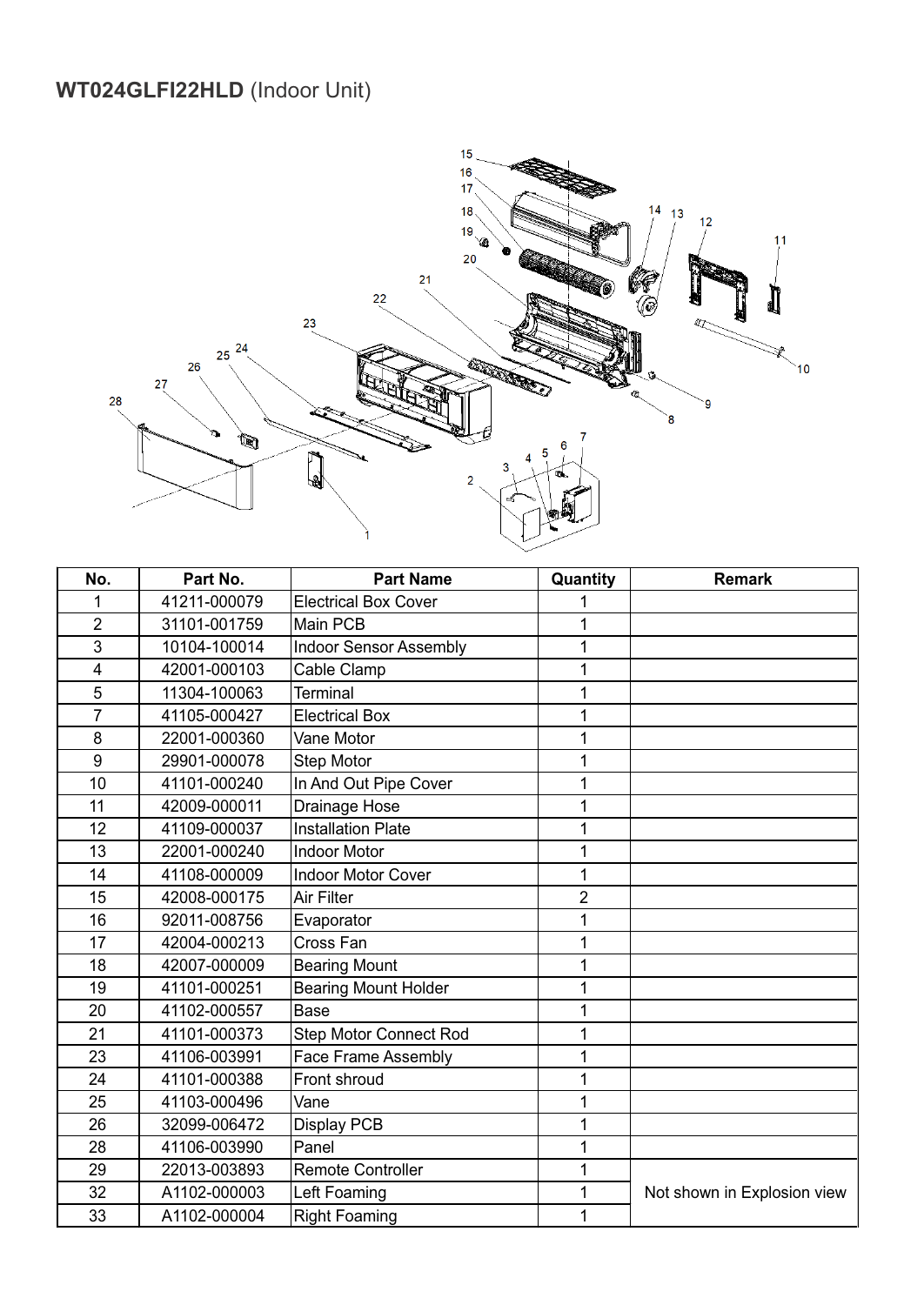#### **YN024GLFI22RPD** (Indoor Unit)



| No.            | Part No.     | <b>Part Name</b>              | Quantity | <b>Remark</b>               |
|----------------|--------------|-------------------------------|----------|-----------------------------|
| 1              | 41202-000440 | Base                          |          |                             |
| $\overline{2}$ | 41208-000228 | Partition plate               | 1        |                             |
| 3              | 92014-000814 | Compressor and accessories    | 1        |                             |
| $\overline{4}$ | 92007-007325 | 4-way valve assembly          | 1        |                             |
| 5              | 92008-000244 | 4-way valve                   | 1        |                             |
| 6              | 31201-002331 | <b>Outdoor PCB Assembly</b>   | 1        |                             |
| $\overline{7}$ | 42001-000036 | Cable clamp                   | 1        |                             |
|                | 42001-000038 | Cable clamp                   | 1        |                             |
| 8              | 11304-100045 | <b>Terminal</b>               | 1        |                             |
| 9              | 41205-000220 | Right plate                   | 1        |                             |
| 10             | 41204-000018 | Valve supporter               | 1        |                             |
| 11             | 92007-005289 | Three-way valve               | 1        |                             |
| 12             | 92007-007583 | Two-way valve                 | 1        |                             |
| 13             | 41211-000109 | <b>Eelectronic Box Cover</b>  | 1        |                             |
| 14             | 92007-007343 | Capillary assembly            | 1        |                             |
| 15             | 42011-000419 | Grille                        | 1        |                             |
| 16             | 92011-008734 | Condenser                     | 1        |                             |
| 17             | 41207-000048 | Top cover                     | 1        |                             |
| 18             | 41205-000217 | Left plate                    | 1        |                             |
| 19             | 41203-000115 | Outdoor motor supporter       | 1        |                             |
| 20             | 22001-000147 | Outdoor motor                 | 1        |                             |
| 21             | 42004-000091 | Propeller fan                 | 1        |                             |
| 22             | 41206-000076 | Front plate                   | 1        |                             |
| 23             | 42011-000031 | Fan guard                     | 1        |                             |
| 24             | 10104-100145 | Outdoor Temp. sensor assembly | 1        |                             |
| 25             | A1201-012669 | Base carton                   | 1        |                             |
| 27             | A1202-000086 | Base foaming                  | 1        | Not shown in explosion view |
| 28             | A1202-000085 | Cover foaming                 | 1        |                             |